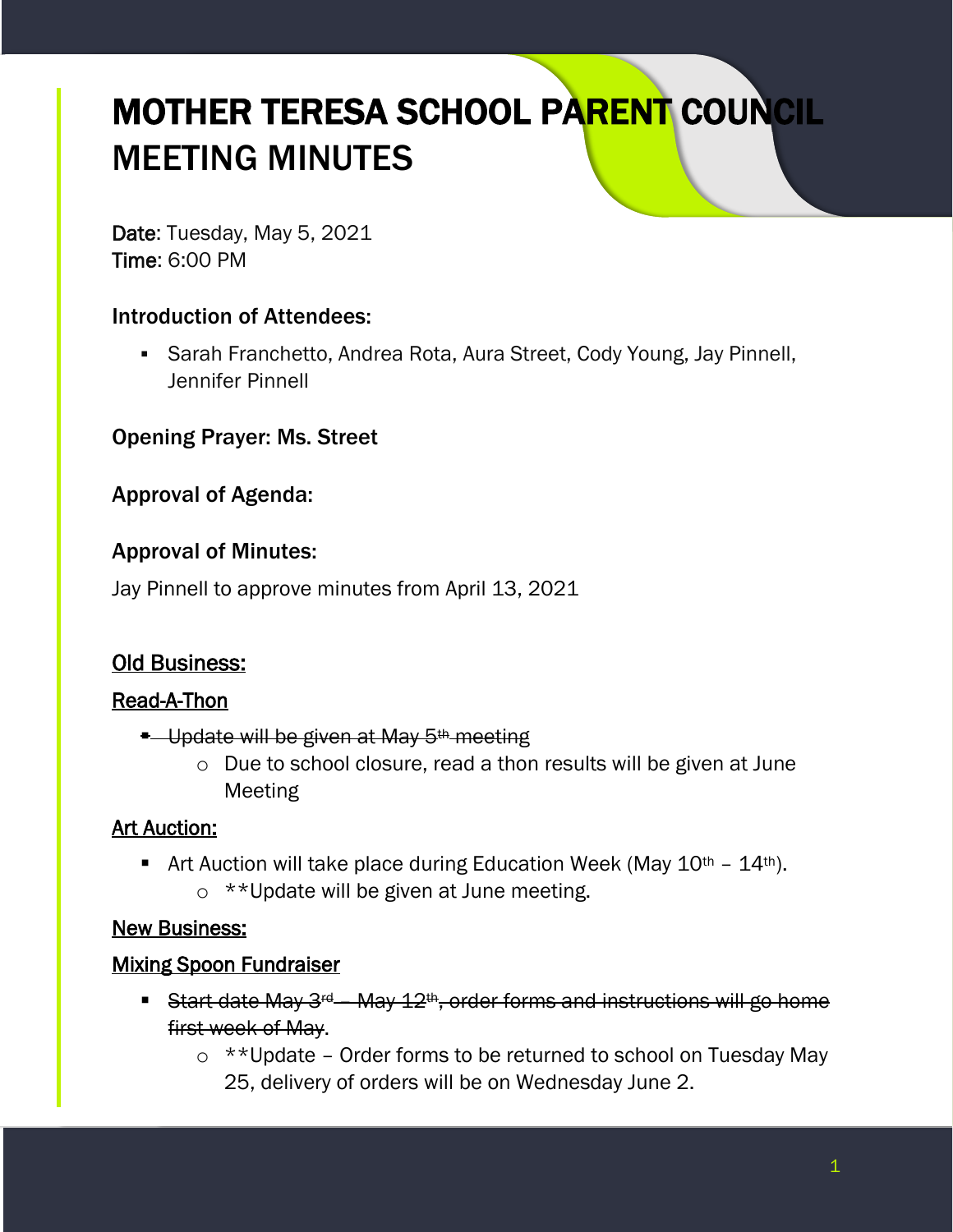#### Teacher Appreciation Lunch

- Ideas welcome as to how to celebrate our great teachers( $\odot$ )
	- o 38 Staff, maybe order in lunch, possible Food Truck
	- $\circ$  \$325 budgeted.
	- o \*\*Update: Pooty's Poutine has been scheduled to host lunch on May 12<sup>th</sup>. Teachers have picked which type of poutine they would like.
	- o Jay Pinnell motioned to increase the budget from \$325 to \$380 for Teacher Appreciation Lunch.
	- o \*\*Update Date of Teacher Appreciation lunch is Thursday June 10.\*\*

### Grade 6 Farewell Gifts:

■ Mr. Young will create the annual year end slideshow, Parent Council purchase customized tumblers for each student to be handed out at end of school year.

#### Year End Festivities:

■ White Barn Fun Farm will be at our school Wednesday June 23, students will get to feed and pet the animals.

# Parent Association Report:

■ Nothing to report

# Teacher Report:

■ Nothing to report.

#### Principal's Report:

■ Consent forms will be sent home regarding the white barn fun farm and will require parental / guardian signatures.